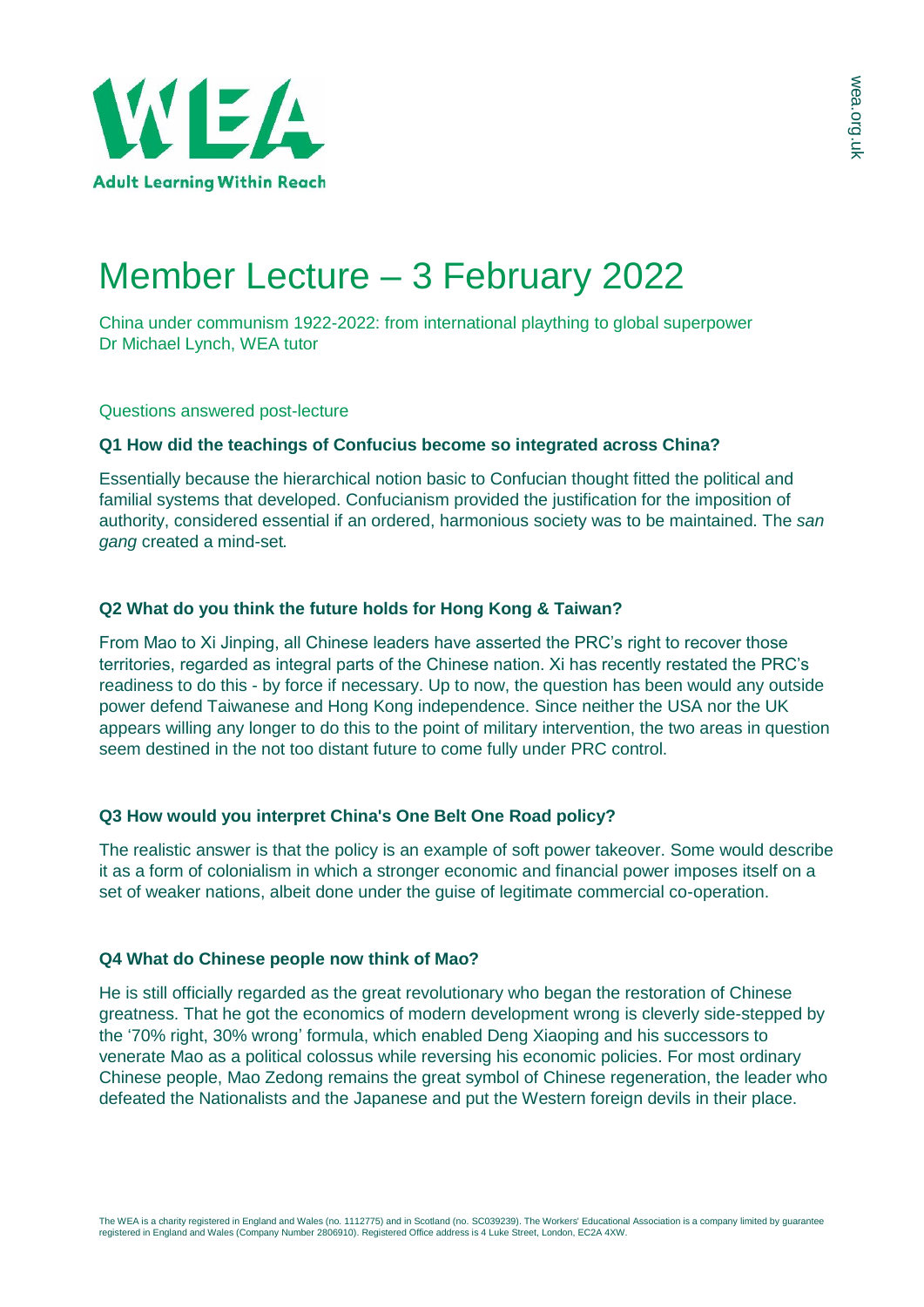

### **Q5 How does China see its future role in space in the context of its sino-centric stance?**

The PRC's moonshots, etc., have to be seen in a military context. Beijing's line is that it has to be able to defend itself in a troubled world where potential, if not actual, hostile powers threaten it. China's space research and development, therefore, is not carried for purely scientific advance, impressive though this undoubtedly is. Defence needs are the key consideration.

#### **Q6 To what extent do modern Tibetans accept their subjugation to China?**

Officially, Tibet's public representatives accept Beijing's dominance. As in most occupied countries (think of Nazi-controlled Europe 1939-45), those with interests to protect are obliged to collaborate with the occupier. But, as the periodic anti-PRC risings since 1949 show, Tibetans feel oppressed and belittled by a coercive regime intent on ethnic cleansing. As with the Uighurs in Xinjiang, no outside power is willing actively to defend the Tibetans.

Useful links and further reading **Books by Michael Lynch** *Modern China* (Hodder, 2006) *China 1839-1997* (Hodder, 2016) *Mao* (Routledge, 2017) *Encyclopedia of Chinese History* [34 entries] (Routledge, 2017) The Chinese Civil War 1945-49 (Bloomsbury, 2022)

# Forthcoming WEA courses by Dr Michael Lynch

**2022 Anniversary talks [The Chanak Crisis \(C2346551\)](https://enrolonline.wea.org.uk/Online/2021/CourseInfo.aspx?r=C2346551)** – 8 Feb 2022, 1.30pm **[Anglo-Irish Treaty Implemented \(C2346552\)](https://enrolonline.wea.org.uk/Online/2021/CourseInfo.aspx?r=C2346552)** – 22nd Feb 2022, 1.30pm **[End of the Lloyd George Coalition](https://enrolonline.wea.org.uk/Online/2021/CourseInfo.aspx?r=C2346550) (C2346550)** - 1<sup>st</sup> Mar 2022, 1.30pm **C2346553 - [Birth of Fascist Italy \(C2346553\)](https://enrolonline.wea.org.uk/Online/2021/CourseInfo.aspx?r=C2346553)** – 8 th Mar 2022, 1.30pm **[Creation of USSR](https://enrolonline.wea.org.uk/Online/2021/CourseInfo.aspx?r=C2346554) (C2346554)** – 22nd Mar 2022, 1.30pm

#### **Other talks**

[British Prime Ministers of 20th Century: Stanley Baldwin](https://enrolonline.wea.org.uk/Online/2021/CourseInfo.aspx?r=C2346765) (C2346765) - 10<sup>th</sup> Feb 2022, 10.30am

The WEA is a charity registered in England and Wales (no. 1112775) and in Scotland (no. SC039239). The Workers' Educational Association is a company limited by guarantee registered in England and Wales (Company Number 2806910). Registered Office address is 4 Luke Street, London, EC2A 4XW.